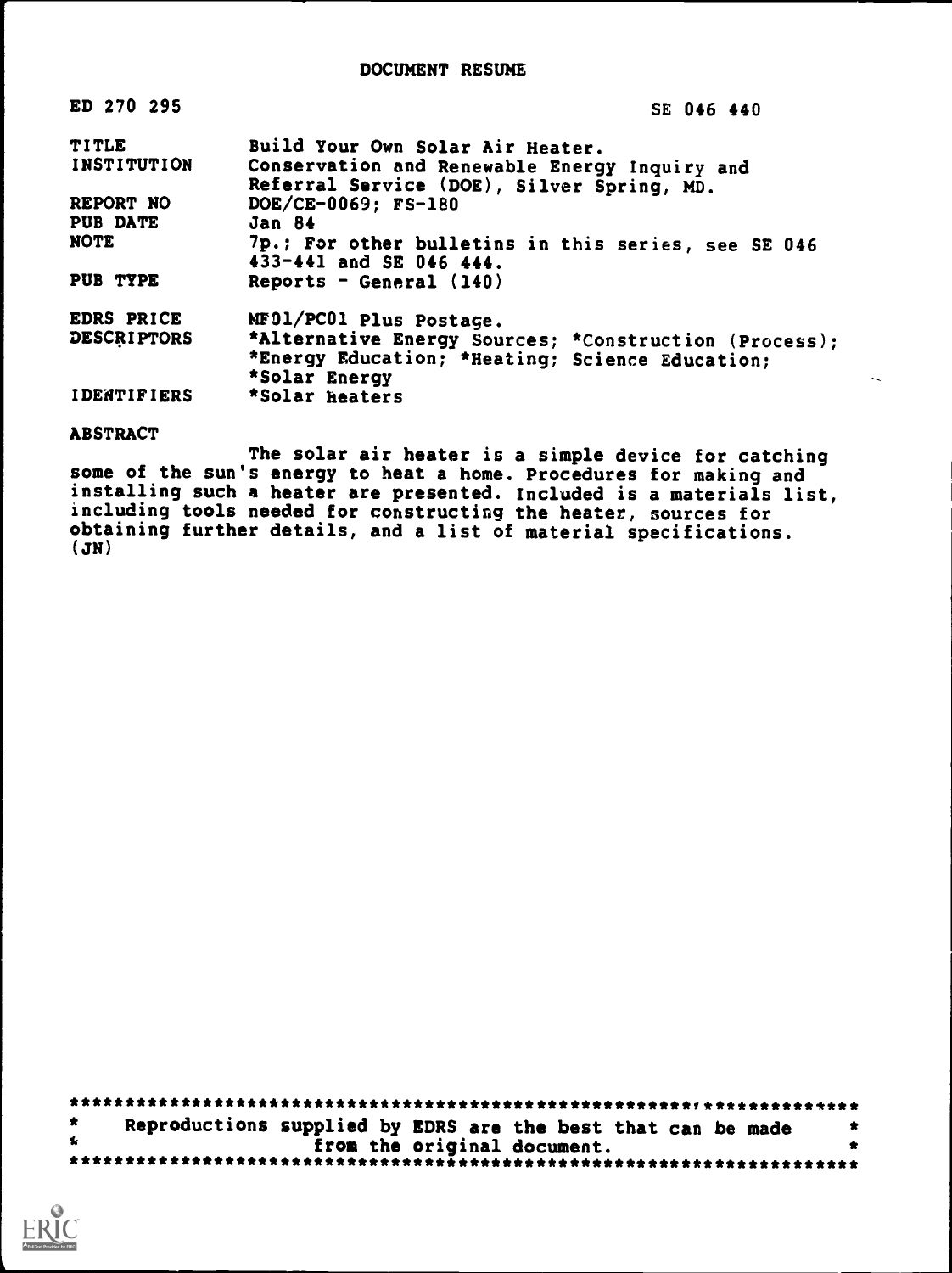U.S. DEPARTMENT OF EDUCATION NA r1ONAL INSTITUTE OF EDUCATION. EDUCATIONAL RESOURCES INFORMATION CENTER (ERIC)

- This document has been reproduced at received from the parson or organization originating it
- reproduction quality
- VFORMATION FREEDOM **Points of view or opinions stated in this docu-**<br>mant do not necessarily represent official hit ment official N'E position or policy



# Build Your Own Solar Air Heater

The solar air heater is a simple device for catching some of the sun's energy to help heat your home. Basically, it's a shallow box, covered with glass or plastic glazing to trap solar energy. The box also contains a black metal absorber plate for changing the un's radiant energy into heat energy. Between the glazing and the absorber is a dead air space that helps keep captured heat from escaping to the outside air. Behind the absorber is an air chamber through which cool air from the house circulates. This house air passes through an opening behind the solar panel where it is heated as it comes in contact with the absorber. The heated air is then returned to the house through another opening in the panel.

The panel can be mounted in a vertical or horizontal position on the south wall of a house. Mounting the collector there will allow it to catch most of the winter sunlight. The only alteration that will have to be made to the hcuse is the aduition of two vents to allow for the openings in the panel. During tho winter, the panel should not be shaded by trees or bushes. In summer, the sun is higher in the sky, so most of the sunlight will bounce off the top of the glazing which will prevent overheating.

The solar air heater uses sume electricity to power a fan that moves air through the panel. But its's also possible to build a solar air heater that does not use any outside

energy. These thermosyphoning systems require larger openings. They also move less heated air as a result of slower natural air circulation. The solar air heater described are performs more efficiently than tria thermosyphoning model. The cost of electricity is offset by the increased heat brought into the house.

### Construction Procedure

A. 1. Assemble all materials before starting. Read all instructions and be sure you understand each step. A materials list follows the installation instructions.

2. Cut 1 x 4 lumber to length.



#### FS 180, 2nd Edftlon, January 1934

The Service is operated by Solar America, Inc.. and the Franklin Research Center for the US Department of Energy The statements contained herein are based on information known to the Service at the Time of printing. No recommendation or endorsement of any product or service is implied by its mention here For more information, nase contact the Service at P O Box 8900, Silver Spnng, MO 20907 or call toll-free (800) 523-2929. In Pennsylvania call (800) 462-4983, In Alaska and Hav aii call<br>+0) 233-3071.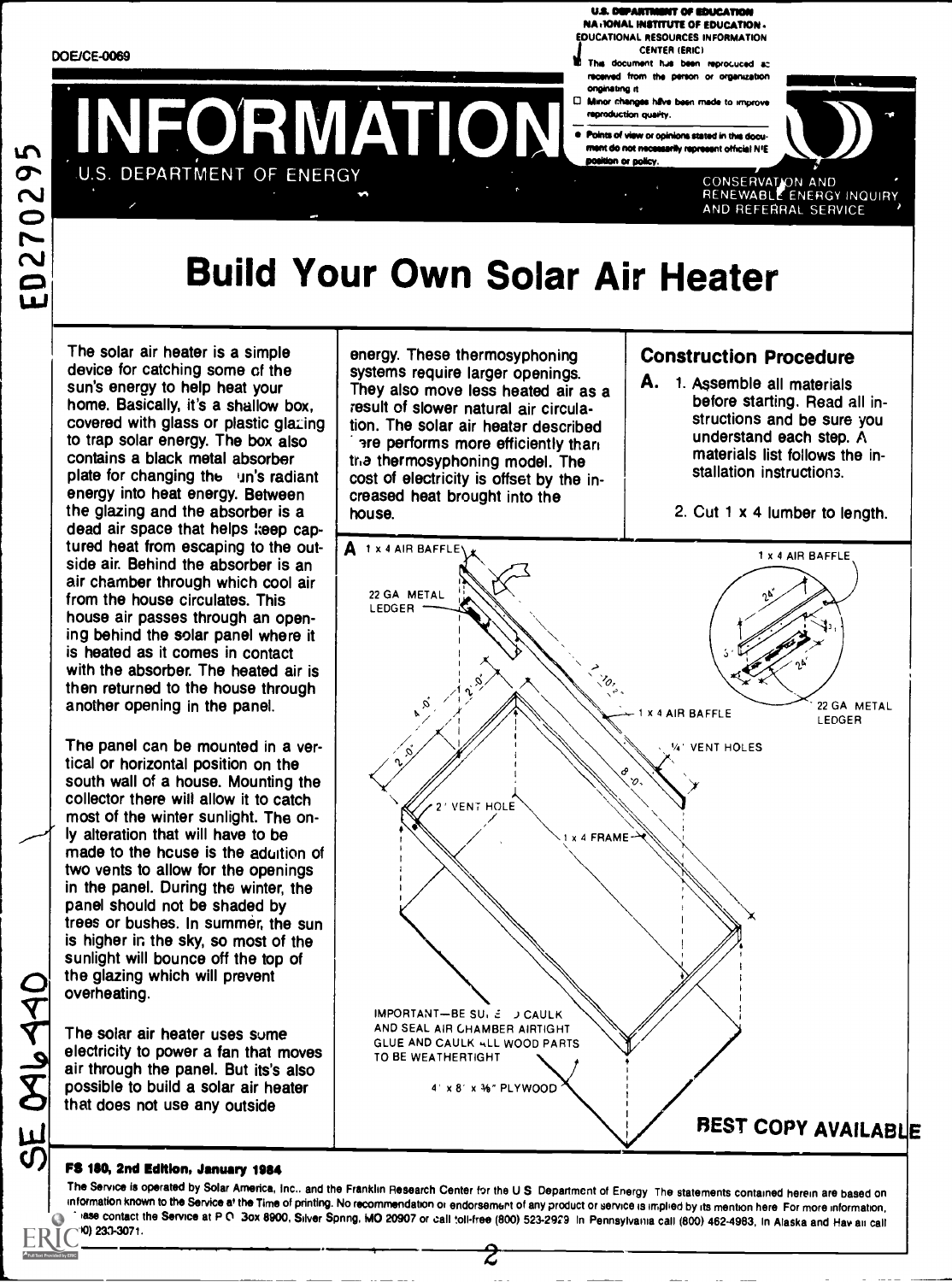- 3. Notch center baffle and attach metal ledger to notch with 3/4" nails. Use aluminum ledger and aluminum nails if you use aluminum absorber. Mixing galvanized materials with aluminum will cause electrolysis and corrosion.
- 4. Cut out 2" diameter hot air vent into dead air space on upper side panel. Install screens and "temp-vents" over the holes on the inside of the frames. This vent opens automatically to ventilate the dead air space when its temperature reaches 1500F. It opens to prevent overheating in summer and will remain closed during winter operation. As a substitute for "temp-vents" you can cover the holes with corks or wood during winter and remove them during summer. Locate hot air vent on side of panel to prevent rain from entering the openinc.
- 5. Glue and nail 1 x 4 frame and baffle to plywood back. Be sure baffle is centered properly. Caulk with latex caulk where 1 x 4 meets plywood on inside to form a weathertight joint.
- B. 1. Cut, glue and nail the 1 x 2 lip into frame.

NOTE: Vent openings in dead air space only. Drill a series of 1/4" vent holes through center 1 x 4 baffle in dead air space and install one temp-vent.

C. 1. Cut absorber metal to size. Use aluminum ledger and aluminum nails if you use aluminum absorber. Clean any grease or oil from metal with detergent or solvent and wash thoroughly. Etch metal with vinegar or muriatic acid so that paint

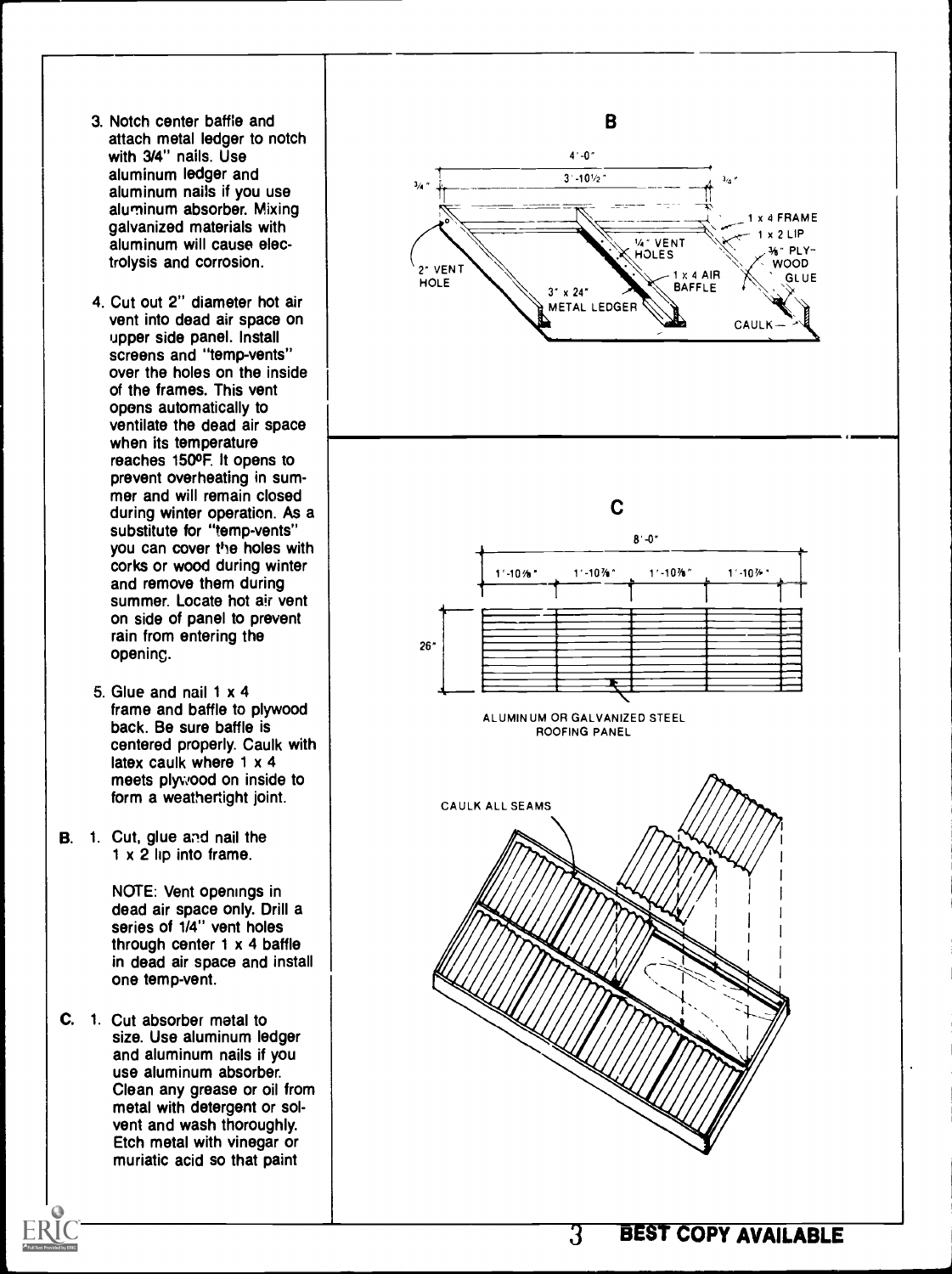can adhere to metal.  $P$ gain, wash metal to remove etching solution.

- 2. Fasten absorber to  $1''$  x 2" lip with  $3/4"$ galvanized roofing nails every 3". NOTE: Apply a thick bead of silicone caulk onto metal ledger before laying down absorber. This is a "formed-in-place" gasket between the metal ledger and absorber. To keep the absorber embedded in the caulk, drive small nails into the air baffle 1 x 4 to hold absorber down to the ledger. Be sure to nut absorber in frame so that corrugations in metal are perpendicular to the air flow. The air in the corrugations will be turbulent allowing more heat to be transmitted to the air from the metal absorber.
- 3. Paint the absorber and the inside wooden frame with one coat of flat black paint and let dry completely.
- 4. Carefully silicone caulk the entire edge of the absorber where it meets the wood to form an airtight seal between wood and metal. Use silicone caulk on nail heads to seal nail holes.
- D. 1. Touch up any scratches and the flat black paint at nail heads. Turn frame over and paint the back of the plywood and outside of 1 x 4's with exterior house paint to seal lumber.
	- 2. Cut glazing to size, run a bead of caulk on panel 1" x 4's and lay glazing onto panel with ultraviolet protective costing facing out.
	- 3. Cut edging (wood or metal) to length and pre-drill screw holes.
	- 4 Lay edging onto glazing and  $\vert$  2. drill through screw holes into glazing and fasten the edging and glazing to frame with screws. Fasten 4' edge first, center strip next, then sides and final end. Be sure glazing does not extend beyond outer edge of frame to prevent ripples in glazing.

# Installation Instructions

This typical insta!lation is for a wood frame home with wood siding. By using lumber, ducts can be made at the house site. For homes with stucco siding, use a masonry blade in your circular saw to cut duct openings. For



brick or concrete block siding use a hammer drill (available at tool rental shops) or hammer and cold chisel to cut duct openings.

- 1. Decide where to locate the solar panel. Check inside walls for electrical outlets and obstructions. Note the floor level inside the home and its position in relation to the outside wall siding to ensure that the duct comes above the inside floor height and not into the floor list area. Locate wall framing to place duct openings between studs.
- Mark openings for the ducts on the outside wall. Duct openings in the solar panel should be as close to the panel edge as possible. (for a 4" x 12" floor register in the hot air opening of 5  $3\overline{A}$ " x 13  $3/4$ " and 4 1/2" x 4 3/4" respectively). Cut rough openings into the outside wall only. Do not cut the inside paneling or sheet rock at this time.
- 3. Measure the duct length, which is the distance from the extreme outside wall surface to the back of the interior paneling or sheet rock. This measurement is the length of the wall ducts. Rip a piece of 1" lumber to the duct length size. Then cut the duct lumber to size and build the ducts, gluing and nailing them together.
- 4. Insert the ducts into the wall openings and mark the inside dimensions on the inside wall surface through the duct. Remove the ducts and cut the inside wall openings. By using this method, the interior wall surface will cover the duct edge and no interior trim will be needed.
- Run a 3' length of wire (No. 2 conductor exterior grade) through the wall from the cool air opening to the hot air opening for later thermostat connecting. Drill a hole into the ducts to run the wire from one duct to the other. Also drill through any studs from the wire run.
- Latex caulk the inside edge of the ducts liberally and insert the ducts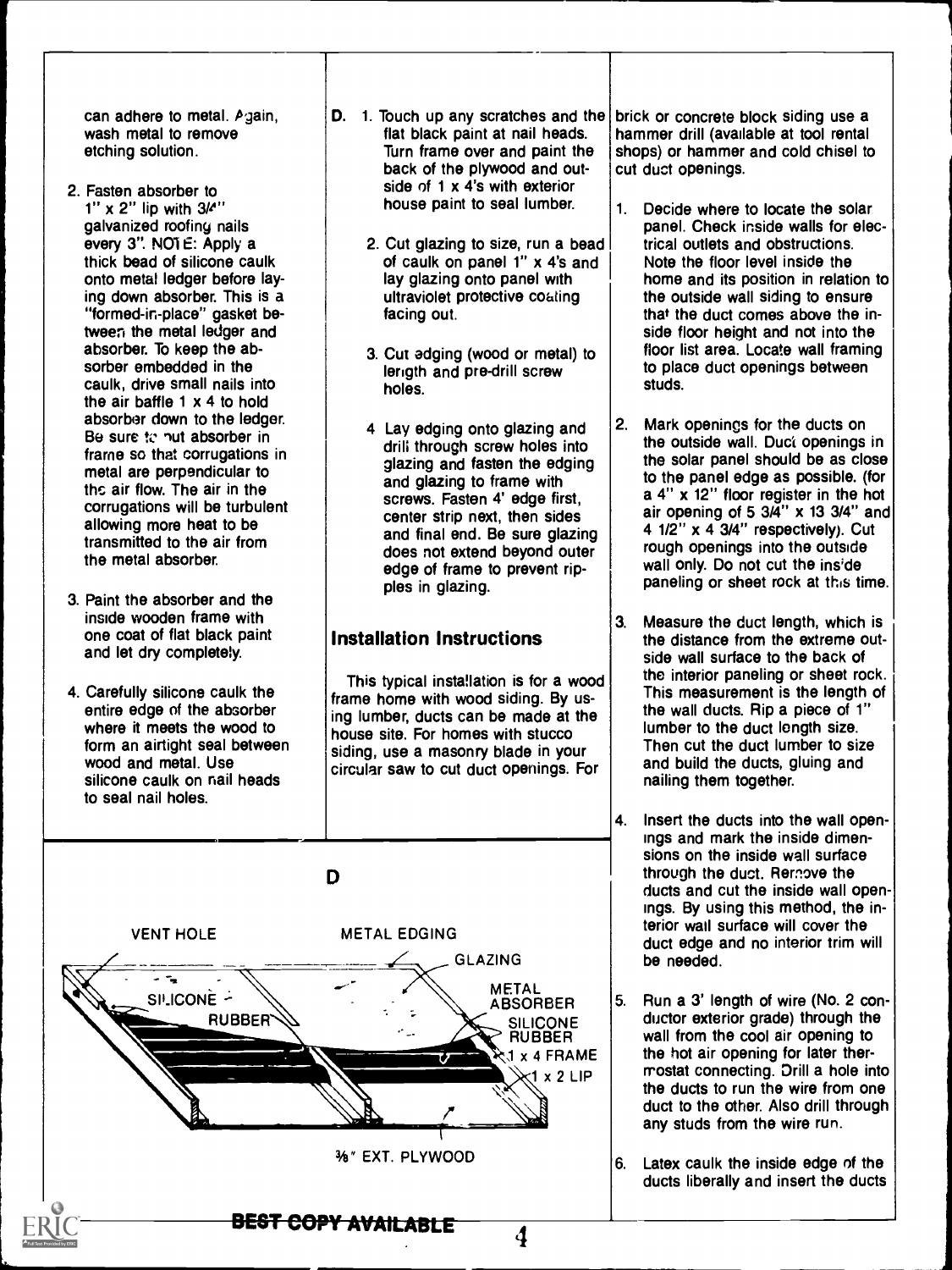

into place, running wire into holes drilled in ducts. Fasten the ducts into place by nailing through ducts into the siding or nearby framing.

- 7. Caulk the rough openings around the ducts to seal openings from the weather. At this point the wall ducts are in place and the thermostat wire is installed.
- 8. Next, hold the panel up against the wall and mark the openings for the ducts on the back of the panel by reaching through the ducts from the inside of the house. This method will insure proper panel-toduct alignment. Be sure to hold the panel straight so that it will look plumb and square once it is fastened to the building. Also, mark the location of the panel on the wall.
- 9. Lower the panel and cut the duct openings into the back of the panel. Take care not to damage the absorber by cutting or drilling too deep into the back of the panel. Use a circular saw set to a shallow cut or a very short saber saw blade. Now the panel is ready to be mounted on the wall.
- 10. Latex caulk the outside eage of the ducts and lift the panel into place aligning the panel openings to the ducts. Fasten the panel to the wall with corner braces or angles and screws. Use two corner braces or angles at the top, bottom and sides of the panel to fasten it securely to the wall. Latex caulk the top and sides of the panel where it meets the wall to prevent moisture from getting between the panel and the wall. Paint the wood edge of the panel with a good white exterior house paint or a color to match the siding of the house. At this point the panel is mounted.
- 11. Inside the home, install the thermostat and blower. Drill a small hole into the absorber in the hot air opening for the self-tapping screw which holds the thermostat in place. Be sure to put the thermostat in the hot air openings so that the thermostat rests securely on the absorber to sense the absorber temperature properly. Connect the two wires to the thermostat connector screws.
- 12. Latex caulk all seams and joints in the hot air duct to insure an airtight seal and place the register into the duct. This completes tne hot air duct installation.
- 13. Now latex caulk the cool air duct seams and joints to insure an airtight seal. Caulk the lip of the blower opening and fasten the blower in place over the cool air opening with the blower intake facing away from the hot air register.
- 14. Connect one wire from the thermostat to one wire on the blower and tape with electrical tape. Connect the other blower wire and the other thermostat wire to an electrical plug. De sure all wire connections are clean, tight and safe.

The solar air heater is now installed and ready for operation. Plug the solar air heater into an electrical outlet and adjust the thermostat so that the blower will come on at a temperature which is reached at about 9 a.m. on a sunny morning.

# Materials List

This is a list of materials for a 4' x 8' foot solar air heater. Several different choices are listed for some of the items. Also, by using second hand or used materials you should be able to cut the cost of the solar air heater considerably. Just keep the purpose of each item in mind, and you will easily find all the things you need to build the solar air heater.

1 each 4' x 8' x 3/8" CD exterior plywood (this is for the back of the shop-built panel. If you build the panel directly onto the south wall of your home, you can eliminate the backing. Substitute any rigid  $4' \times 8'$ panel such as masonite, paneling, etc.)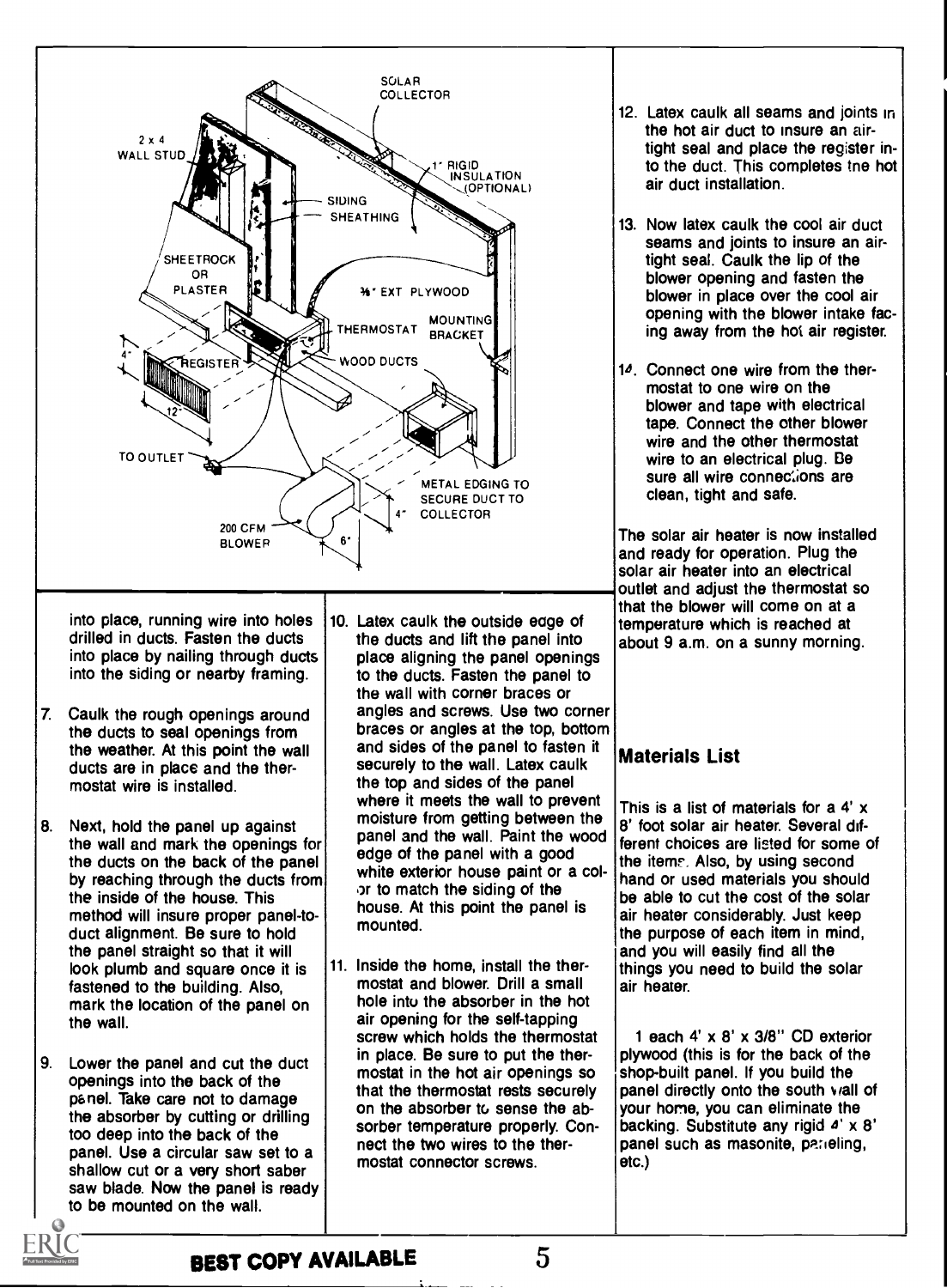4 Each 1" x 4" x 8' pieces of lumber (these form the frame of the panel including baffle)

5 Each 1" x 2" x 8' pieces of lumber (these form the support for the absorber)

Wood Glue

1 Lb. galvanized nails (4D to 6D to fasten the back to the frame)

2 Each 2' x 8' sheet galvanized steel corrugated roofing (absorber plate) NOTE: Absorber steel is cut and fastened with silicone caulk and pop rivets with corrugations running perpendicular to air flow so both sheets will just fit. Corrugated aluminum (either plain or enameled) will work 10% more efficiently than steel. Second hand offset plates available at newspaper printers will work, as will 24" aluminum flashing with some support. If smooth metal is used, be sure to fasten air turbulators beneath the absorber to the wall or back of the panel. Strips of screen molding will work for this.

1 Small bottle of vinegar (muriatic acid or any metal etcher will work. Weathered or used metal does not need to be etched.)

1 Pint Rustoleum or Derusto flat black paint (any moderate temperature paint-(200ºF.)-will work.)

1 Lb. 3/4" galvanized roofing nails | mosta or aluminum nails

4 Tubes black silicone caulk sealant (2 tubes will work if you do neat work, but buy 4 tubes just in case. Geocel will work and can be painted black. Clear silicone caulk will work, but cannot be painted.)

2 Tubes. Latex caulk

1 Each 3" x 24" piece of metal (to support absorber at center bar opening)

1 Each 4' x 8' piece of flat icy clear fiberglass (Filon). (Kalwall or glass will work. Second hand window glass is a low-cost substitute. Polyethelyne or vinyl clear sheets will work for only a short period of time.)

3 Each 8' long 90 degree angle aluminum, for  $t_i$  ame adge to he'd down glazing. (3/4" by 3/4" aluminum angle is used. Wooden battens ner also be used such as screen molding or any 3/4" wide wooden strip. Flat metal can also be used, but the angled aluminum is best.)

1 Each 8' x 3/4" flat piece o' aluminum (substitute with wood as above)

75 Each #7 x 3/4" wood screws

1 Each 8' x 3/4" flat piece of aluminum (substitute with wood as above)

75 Each #7 x 3/4" wood screws

1 Each 200 CFM Squirrel Cage Blower-For best results, use a squirrel cage blower which provides approximately 100 cubic feet peminute at 8" static pressure

1 Each Thermostat (on between 90 to 155 degrees F. and off under 90 degrees)-For thermostat use automatic snap-disc control stock number 2E245, or adjustable thermostatic switch

1 Length 2/12 UG wire (long enough to reach from electric outlet to blower on thermostat)

1 Each Electric Plug

1 Each Temp-Vent for Summer **Ventilation** 

1 Qt. Exterior latex paint to match house color

Assorted lumber and duct tape and insulation for ducting cold and hot registers

Thermostat-low-cost adjustable thermostat, Model #SR-SK-119

1 Each 4" x 12" floor register (substitute screen for hot air opening.)

1 Each 4' x 8' x 1" expanded polystyrene insulation board (needed only if wall is thin or uninsulated)

1 Each Small piece screen (for blower opening)

8 Each 3" x 3" corner braces and screws (for mounting)

## Where to Obtain Materials for Your Solar Heater

The major components-thermostats, absorber plate, blowers, glazing, and temp-vent - can be purchased from your local home improvement center or hardward store.

Plywood, lumber, wood glue, nails screws, paint, caulk, corrugated metal, metal for the panel edge and absorber support, electric wire, floor register, and insulation board are also available at local hardware, building supply or lumber stores.

Try your grocery store for vinegar for cleaning the absorber

Building supply stores often stock glazing materials.